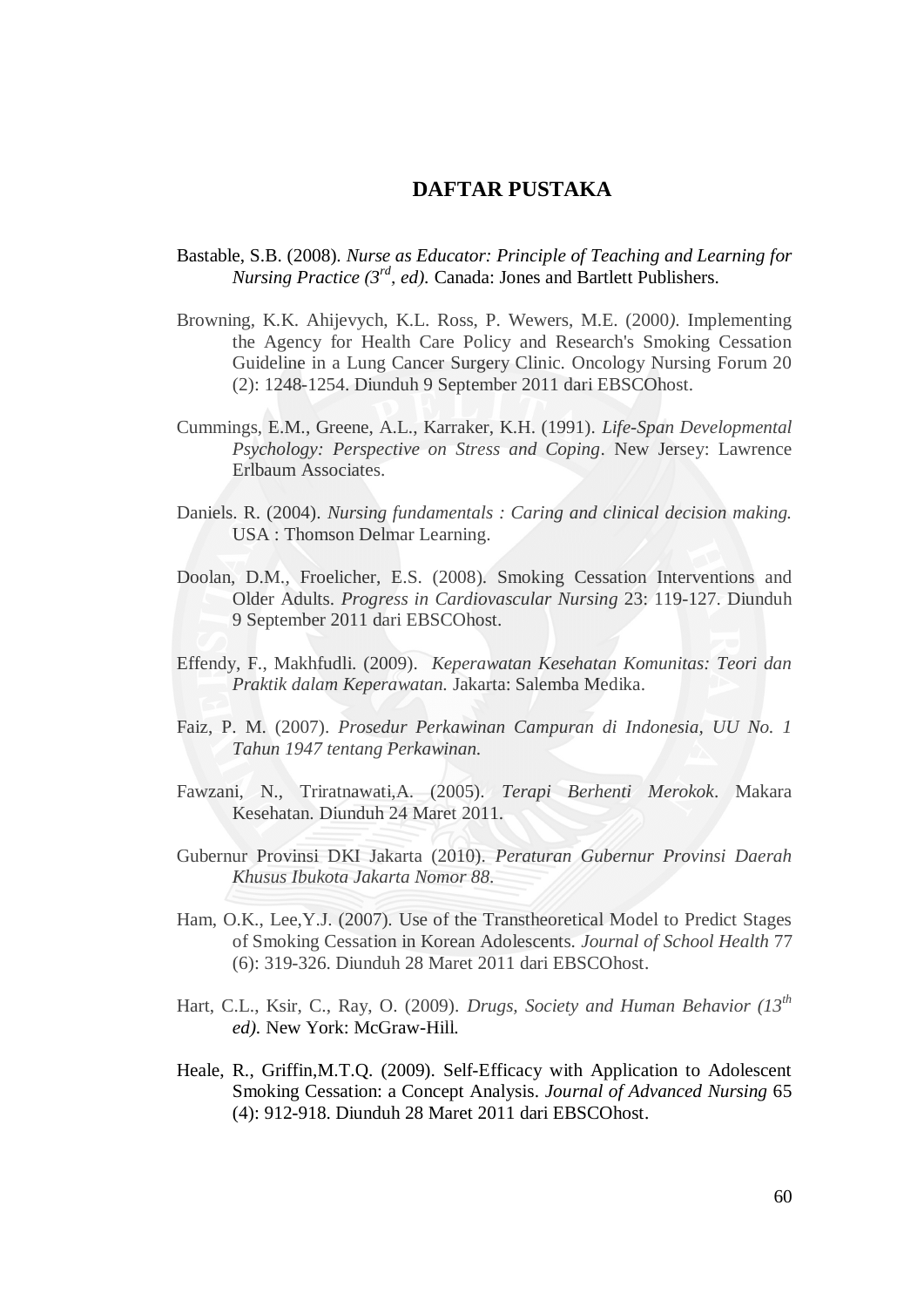- Heath, J., Young, S., Bennett, S., Ginn, M.B., Cox, G. (2008). Evidence-Based Smoking Cessation Interventions for Patients with Acute Respiratory Disorders. *Annual Review of Nursing Research* 27: 273-296. Diunduh 13 Agustus 2011 dari EBSCOhost.
- Hurlock, E.B. (1999). *Psikologi Perkembangan: Suatu Pendekatan Sepanjang Rentang Kehidupan (edisi 5)*. Jakarta: Erlangga.
- *Indonesia : Overview. Smoking Prevelensi in Indonesia* (2004). Diunduh 6 Februari 2011, dari [http://www.tobaccofreecenter.org/resources\\_country/indonesia.](http://www.tobaccofreecenter.org/resources_country/indonesia)
- Kartono. (2006). *Perilaku Manusia.* Jakarta: ISBN.
- Kim, S.S., Kim, S.K., Gulick, E.E. (2009). Cross-Cultural Validation of a Smoking Abstinence Self-Efficacy scale in Korean American Male. *Issues in Mental Health Nursing* 30: 122-130.
- Lee, C., Kahende, J. (2007). Factors Associated with Successful Smoking cessation in United States, 2000. *American Journal of Public Health Behavior* 33 (2): 125-134. Diunduh 9 September 2011, dari EBSCOhost.
- Lewis, S.L. Heitkemper, M.M. Dirksen, S.R. O'Brien, P.G. & Bucher, L. (2007). *Medical-Surgical Nursing : Assessment and Management of Clinical Problems. (7thed.).* USA: Mosby Elsevier.
- Maxwell, F.P. (2006). *A-Z of Medical Statistics: A companion for critical appraisal.* London: Arnold.
- McClave, A.K., Whitney, N., Thorne, S.L., Mariolis, P. Dube, S.R., dkk. (2010). Adult Tobacco Survey-19 States, 2003-2007. *Morbidity and Mortality Weekly Report* 59 (3): 1-74. Diunduh 28 Maret 2011, dari EBSCOhost.
- Nezu, A.M., Nezu, C.M., Geller, P.A. (2003). *Handbook of Psychology: Volume 9 Health Psychology*. USA: John Willey & Sons.
- Notoatmodjo, S. (2010). *Ilmu Perilaku Kesehatan*. Jakarta: Rineka Cipta.
- Nursalam (2008). *Konsep dan Penerapan Metodologi Penelitian Ilmu Keperawatan : Pedoman Skripsi, Tesis dan Instrumen Penelitian Keperawatan, edisi 2.* Jakarta : Salemba Medika.
- Ott, C.H., Plach, S.K., Hewitt, J.B., Cashin, S.E., Kelber, S., dkk. (2005). Smoking-related health behaviors of employees and readiness to quit basis for health promotion interventions. *AAOHN Journal* 53 (6): 249-256. Diunduh 2 April 2011 dari EBSCOhost.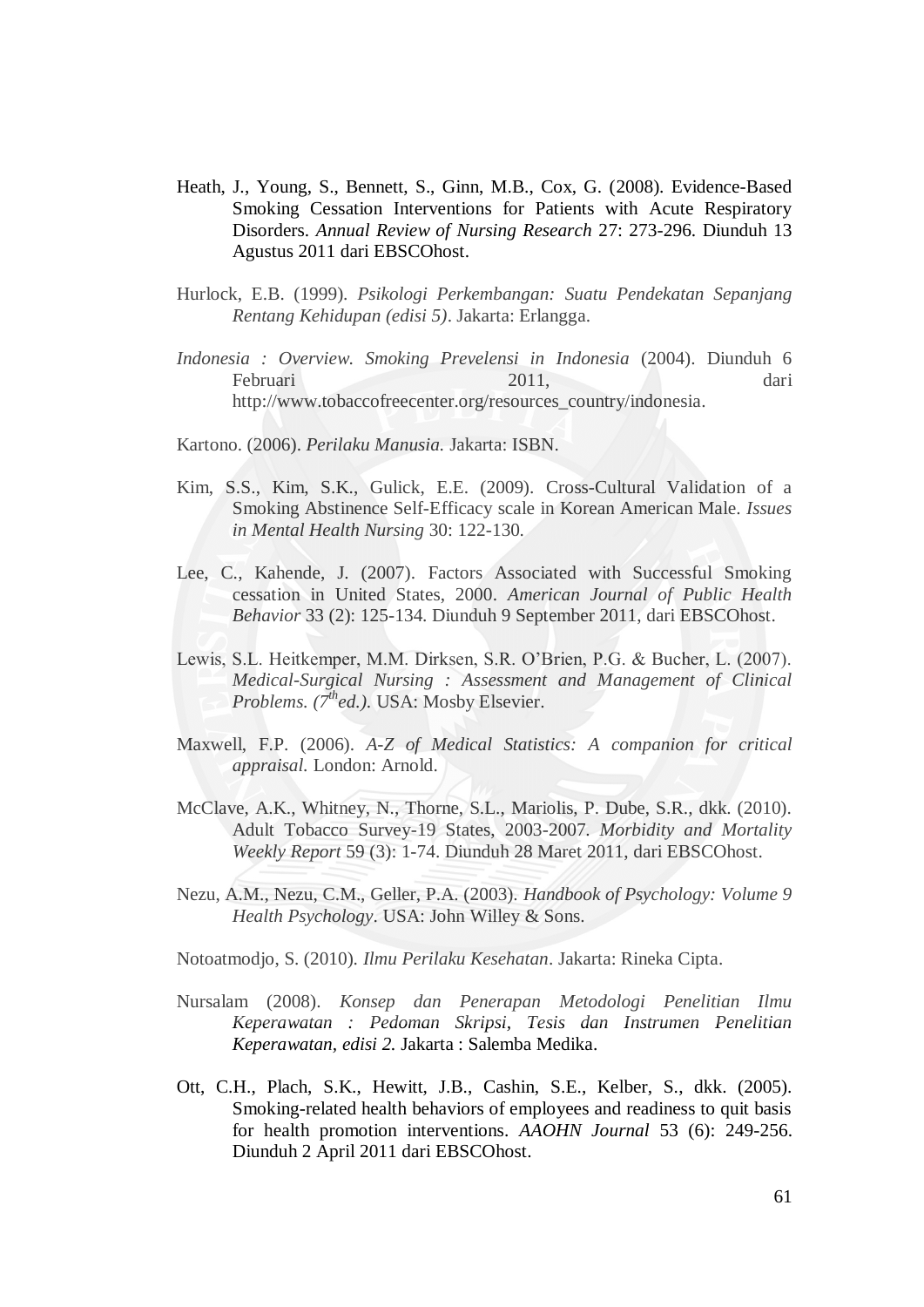- O'Connell, K.A. (2009). Theories Used in Nursing Research on Smoking Cessation*. Annual Review of Nursing Research* 27: 33-62. Diunduh 28 Maret 2011 dari EBSCOhost.
- O'Donovan, G. (2009). Smoking prevalence among qualified nurses in the Republic of Ireland and their role in smoking cessation. *International Nursing Review* 56: 230-236. Diunduh 28 Maret 2011 dari EBSCOhost.
- Peterson, S.J. Bredow, T.S. (2008). *Middle Range Theories: Application to Nursing Research (2nd ed)*. USA: Lippincott Williams & Wilkins.
- Poerwadarminta, W.J.S. (2003). *Kamus umum Bahasa Indonesia edisi ketiga*. Jakarta: Balai Pustaka.
- Polit, D.F., Beck, C.T. (2006). *Essentials of Nursing Research: Methods, Appraisal, and Utilization (*6 th ed). USA: Lippincott Williams & Wilkins.
- Rathus, S. A. (2005)*.Psychology Concept and Connection (9th ed).* Canada: Thomson Learning.
- Riyanto, A. (2011). *Aplikasi Metodologi Penelitian Kesehatan.* Yogyakarta: Nuha Medica.
- Riyanto, A. (2010). *Pengolahan dan Analisis Data Kesehatan: Dilengkapi uji validitas dan reliabilitas sera aplikasi program SPSS*. Yogyakarta: Nuha Medica.
- Trinidad, D.R., Stable, E.J.P., White, M.M., Emery, S.L., Messer, K. (2011). A Nationalwide Analysis of US Racial/Ethnic Disparities in Smoking Behaviors, Smoking Cessation, and Cessation-Related Factors. *American Journal of Public Health* 101 (4): 699-706. Diunduh 9 SEptember 2011 dari EBSCOhost.
- Undang-Undang (2008). *Undang-Undang Nomor 20 Tahun 2003 tentang Sistem Pendidikan Nasional dan Undang-Undang Nomor 14 Tahun 2005 tentang Guru dan Dosen*. Jakarta: Transmedia.
- Wang, H.L. Harrell, J. funk, S. (2008). Factors Assocciated With Smoking Cessation Among Male Adults With Coronary Heart Disease in Taiwan. *Journal of Nursing Research*. 16 (1): 55-63. Diunduh 5 Februari 2011 dari EBSCOhost.
- Williams, A. (2010). Stop-smoking support: considerations for community nurses. *British Journal of Community Nursing* 15 (7): 326-332. Diunduh 19 Agustus 2011 dari EBSCOhost.